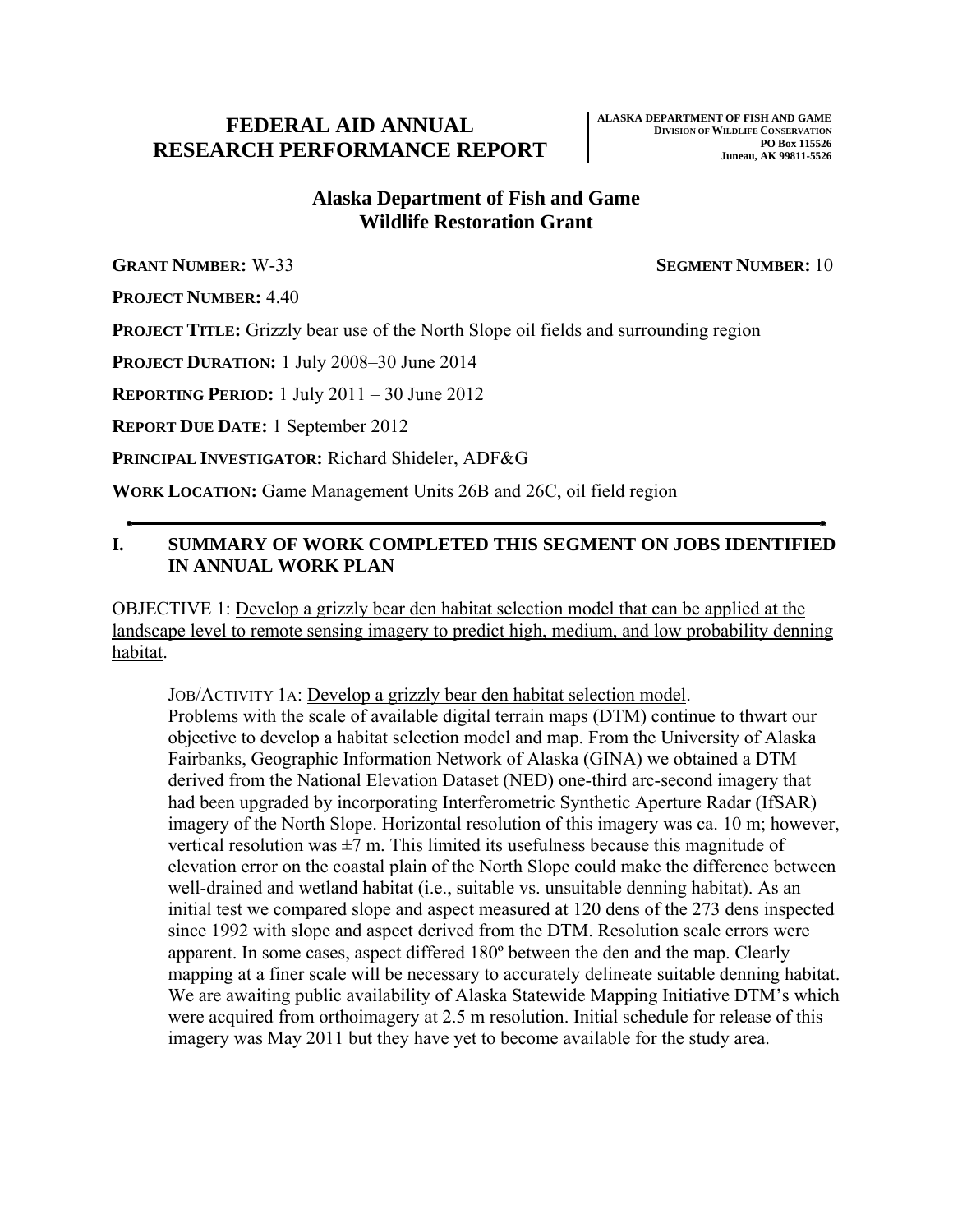JOB/ACTIVITY 1B*:* Collect data on habitat characteristics of radiomarked bears, and field verify areas of high, medium and low probability denning habitat based on the predictive model generated in job 1a.

We inspected 22 dens of radiomarked bears to augment the existing database of 251 dens previously inspected. Data on habitat characteristics of these dens will be used to update the den habitat model in job 1a. We located 31 dens of radiomarked bears during fall 2011 radiotracking surveys. Because of poor ground visibility 7 of these were located by interpretation of the radio signal from ca. 1,000 m AGL; therefore, their precision is suspect. These dens will be inspected in FY13.

JOB/ACTIVITY 1C: Evaluate the efficacy of den detection methods (e.g., hand-held and airborne Forward Looking infrared "FLIR" imagers, trained scent dogs). We flew an airborne FLIR survey in January 2012. We detected 3 putative dens before problems with the helicopter and FLIR unit required us to abort the survey. Subsequent weather conditions required cancellation of the remainder of the survey. Such problems appear to be endemic to operating at the extreme weather conditions (−30 to −40º) typical of the North Slope at this time of year and call into question the reliability of this method. In February we used a hand-held IR imager (FLIR Systems Inc. P660 ThermaCam™) transported in a Hagglunds tracked vehicle to survey the 3 dens surveyed with the airborne FLIR as well as 5 additional putative dens identified from the fall radiotelemetry survey. We obtained images on 5 of the 8 dens, but maximum detectable range was 20 m. Although this was the most success we have experienced with the handheld IR surveys in the past 3 years surveys, from an operational standpoint the short detection range would not be a feasible method to detect dens over large areas.

In April we surveyed 7 dens with 2 Karelian Bear Dogs. Both dogs detected all 7 dens. During FY13 we will ground-truth den locations, obtain aerial photos of the dens, and measure distance between the dog alert and true den location.

## JOB/ACTIVITY 1D: Construct and instrument an artificial den to test the accuracy of FLIR under varying snow conditions.

Following deliberate or accidental interference with our artificial den experiments the previous 2 seasons, we excavated and instrumented a new den in a stream bank near an isolated drillsite in the Kuparuk oilfield. Due to an early snowstorm that completely covered the den with 270 cm of dense snow in late fall, we were unable to install heaters in the den until after the airborne FLIR survey. We were unable to obtain imagery until April but the images were too washed out with residual solar radiation to be useful. We will continue this job in FY13.

OBJECTIVE 2: Investigate the response of bears feeding on naturally-available foods to the removal of food-conditioned bears.

JOB/ACTIVITY 2A: Prepare grizzly bear DNA specimens for analysis. We collected 51 specimens from newly captured bears, barbed wire hair snares around the oilfield margin, carcasses from hunter kills or predator control programs in the area,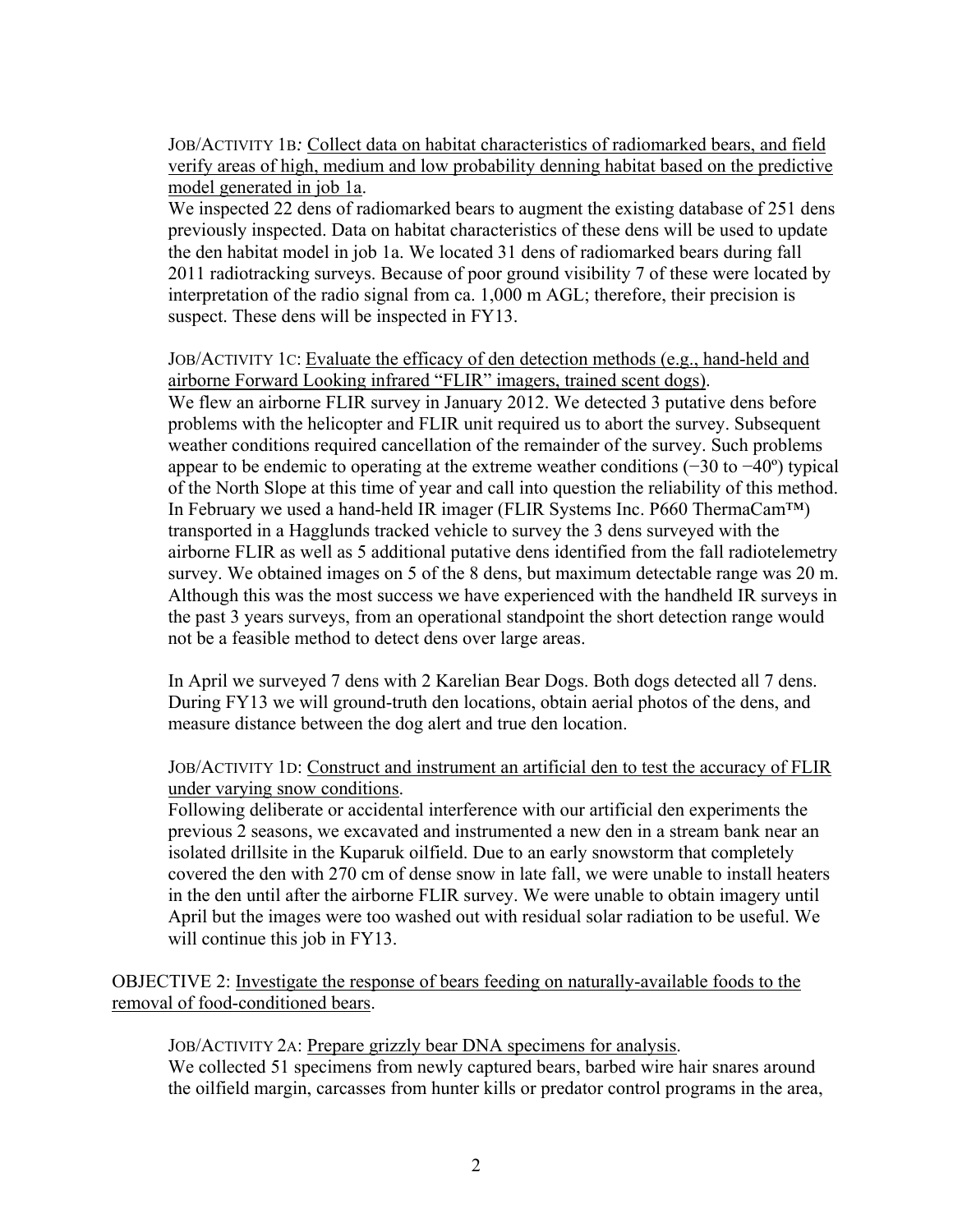and from an unidentified subadult hit with a biopsy dart. These specimens are being analyzed and compared with the existing database on individual relationships to identify related individuals and groups.

#### JOB/ACTIVITY 2B: Capture bears and replace radio collars.

We recaptured 11 radiomarked bears and replaced their VHF radio collars, and captured 1 unmarked bear and fitted her with a VHF radio collar. We flew 9 radiotracking flights and relocated up to 40 bears on each flight. We also located 3 bears from the oil field road system. The newly captured bear appears to be the first recent case of a bear becoming conditioned to anthropogenic food sources in the oilfield region. Another previously identified food-conditioned female continues to periodically use anthropogenic food available in Deadhorse and at the North Slope Borough landfill. A second female that was originally food-conditioned has shifted to a natural food diet and has not obtained anthropogenic food in the past 4 years.

#### JOB/ACTIVITY 2C: Analyze grizzly bear tissue for stable isotopes.

We collected hair and blood samples from the bears we captured and from bears that were killed by hunters or the predator control program in or near the study area. Those samples are awaiting processing by the University of Alaska Fairbanks, Stable Isotope Facility.

OBJECTIVE 4: Prepare annual and final progress reports, interim and final technical reports, and give presentations at scientific forums.

JOB/ACTIVITY 4: Data analysis and reporting.

Data analysis was ongoing.

During this report period results were used to prepare an oral presentation and a poster at the 20<sup>th</sup> International Conference on Bear research and Management in Ottawa, Ontario, Canada in July 2011.

- o Poster: "Use of dogs to detect grizzly and polar bear dens on Alaska's North Slope" by R. Shideler.
- o Oral: "Is it ethical to capture brown bear offspring?" by H. Reynolds, A. Zedrosser, and R. Shideler.

Results from this project were used during discussions about human-bear conflicts at the 4th international Human-Bear Conflicts Workshop in Missoula, Montana in March 2012. In addition, a poster titled "Design and operation of Arctic oilfields to minimize conflicts with grizzly bears" was presented at the workshop.

## **III. PUBLICATIONS**

A manuscript entitled "Effects of food-conditioning on grizzly bears in the North Slope oil fields, Alaska" was previously submitted to the journal *Ursus* and returned with suggested revisions. The journal is currently undergoing a change of editorial leadership and when the new editorial board is selected the revised manuscript will be resubmitted.